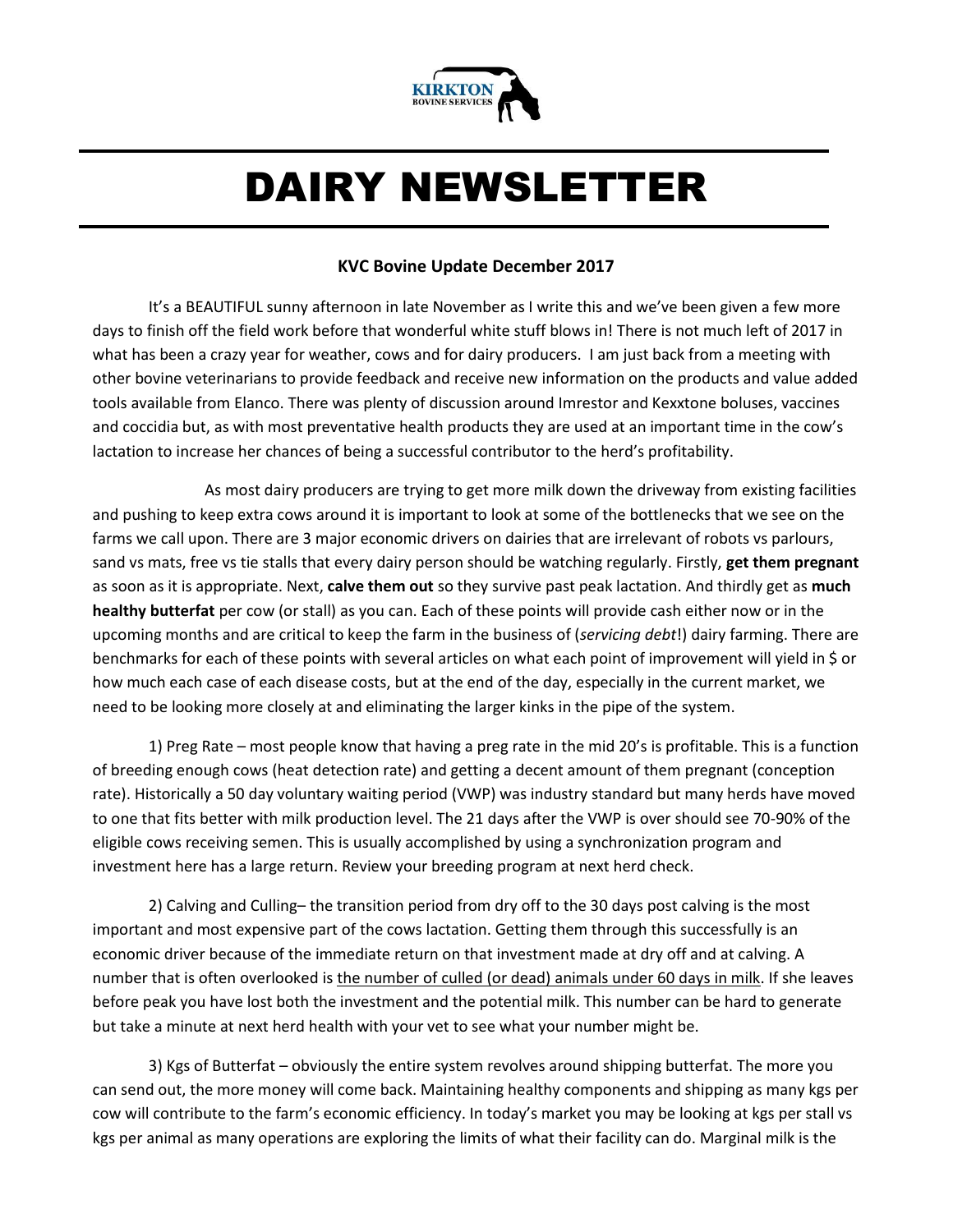

milk produced by adding 1-2-3 more cows in to the system. They are marginal because they do not bear the same fixed costs of production that the animals already there have to carry. These marginal cows only require the added expense of feed and a little more labour to have them around. There is a huge profit to be realized with these cows but with one major caveat: the extra cow does not decrease the performance of the original animals by tipping the limits on cow comfort, bunk space etc.

With these three economic drivers we see that having a steady stream of pregnant animals (preg rate) coming through the transition period with very few bumps along the way can lead to a successful lactation. Once she starts her lactation we want to remove any interference that will decrease the expression of her genetic potential, optimizing her comfort.

The tools we have available to look more closely at these 3 drivers include using your computer records to evaluate preg rate and all the contributing numbers. Elanco has 2 investigation tools that we have found very helpful; the Vital 90 app that explores all the facility and management details from 60 days from calving to 30 days post calving, and the economic assessment tool that uses your herd information on disease rates and treatment protocols to establish what it costs to calve a cow out on your farm. Monitoring for ketosis and addressing hypocalcaemia at calving are not sexy or new problems but they are still interventions that will reduce losses in the first 60 days.

So as you get the machinery put away and the Christmas shopping done think about which health or performance issue you'd like to tackle this winter. We have spent time reviewing sick cow treatment protocols for CQM but maybe there are preventative or performance interventions and management changes that can be implemented to increase your success in one of the 3 areas mentioned.

#### **KVC Calf Club**

Are you looking for new ideas to improve your current calf management program?

Do you learn well through discussions and demonstrations with and by other area producers?

The KVC Calf Club will be starting again on January  $9<sup>th</sup>$ , 2018. This Focus Farm group will discuss various issues relating to calf rearing and management. A "Focus Farm" is an alternative learning strategy whereby small groups of participants tour facilities, discuss topics and share ideas. Topics of discussion will be directed by the group participants and ideas will be supported through the use of personal experiences and expert knowledge. Our first topic will be "Calf Care – Day 0: What to do with cows and calves."

#### **Call the clinic today at 519-229-8911 if you are interested in being a part of this exciting learning opportunity!**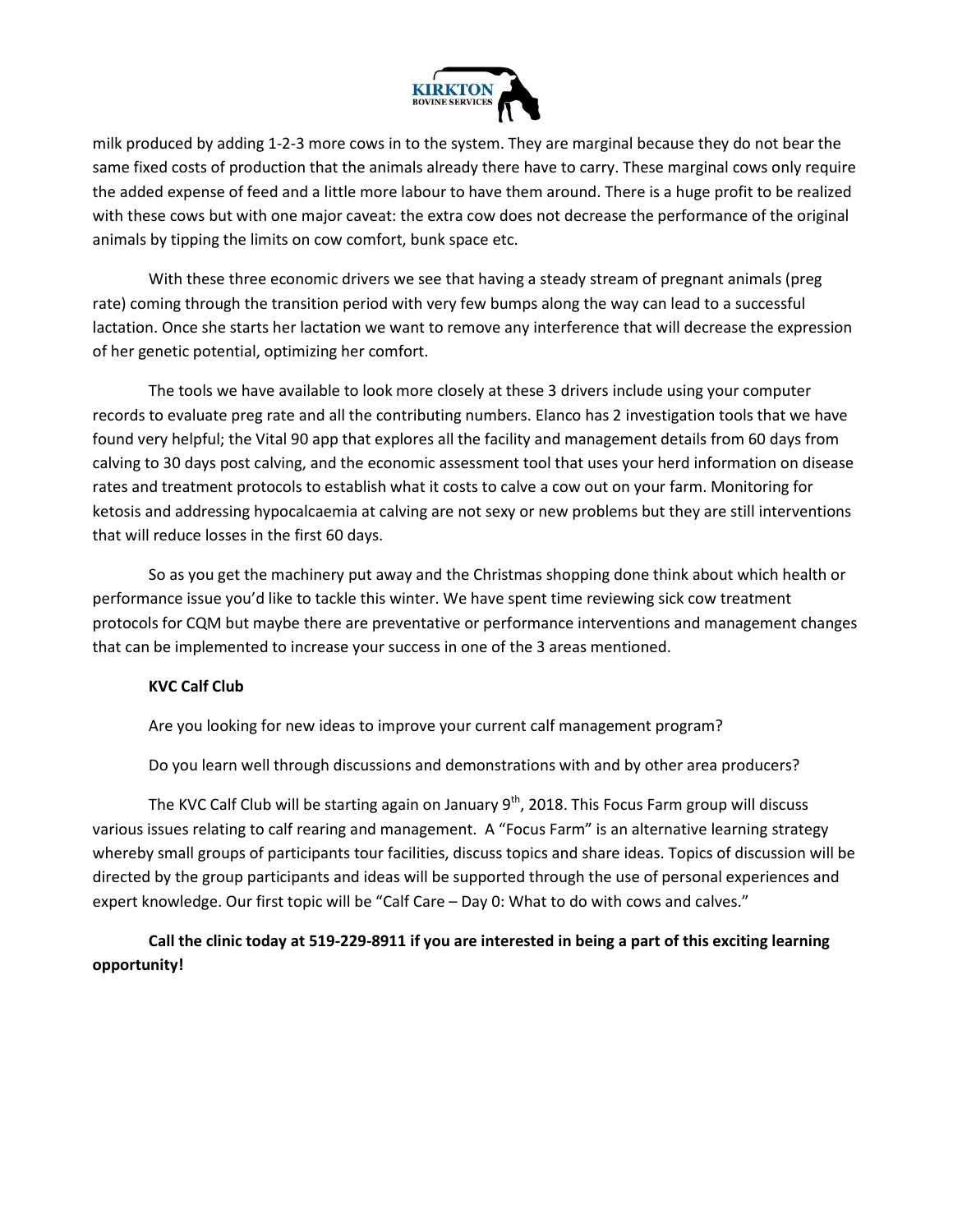

## Kirkton Veterinary Clinic

1911 Mary St. Box # 96 Kirkton Ont. N0K 1K0 Tel: (519) 229-8911 or 1 888-443-4184 Fax: (519) 229-6823 [www.kirktonvetclinic.com](http://www.kirktonvetclinic.com/) kvc@quadro.net

### *Seasons Greetings from the Veterinarians and Staff*

The office hours for the upcoming holiday season are as follows:

| CLOSED: Monday, December $25th$    | Monday, January $1st$ |
|------------------------------------|-----------------------|
| Tuesday, December 26 <sup>th</sup> |                       |

Reduced Hours: Friday December 15, 2017 – Closed 5:30pm for Clinic Christmas Party

Regular office hours resume Tuesday, January 2nd

| Sunday              | Monday              | Tuesday             | Wednesday | Thursday       | Friday | Saturday       |
|---------------------|---------------------|---------------------|-----------|----------------|--------|----------------|
| December<br>2017    |                     |                     |           |                | 1      | $\overline{2}$ |
| 3                   | $\overline{4}$      | 5                   | 6         | 7              | 8      | 9              |
| 10                  | 11                  | 12                  | 13        | 14             | 15     | 16             |
| 17                  | 18                  | 19                  | 20        | 21             | 22     | 23             |
| 24<br><b>CLOSED</b> | 25<br><b>CLOSED</b> | 26<br><b>CLOSED</b> | 27        | 28             | 29     | 30             |
| 31<br><b>CLOSED</b> | <b>CLOSED</b>       | $\overline{2}$      | 3         | $\overline{4}$ | 5      | 6              |